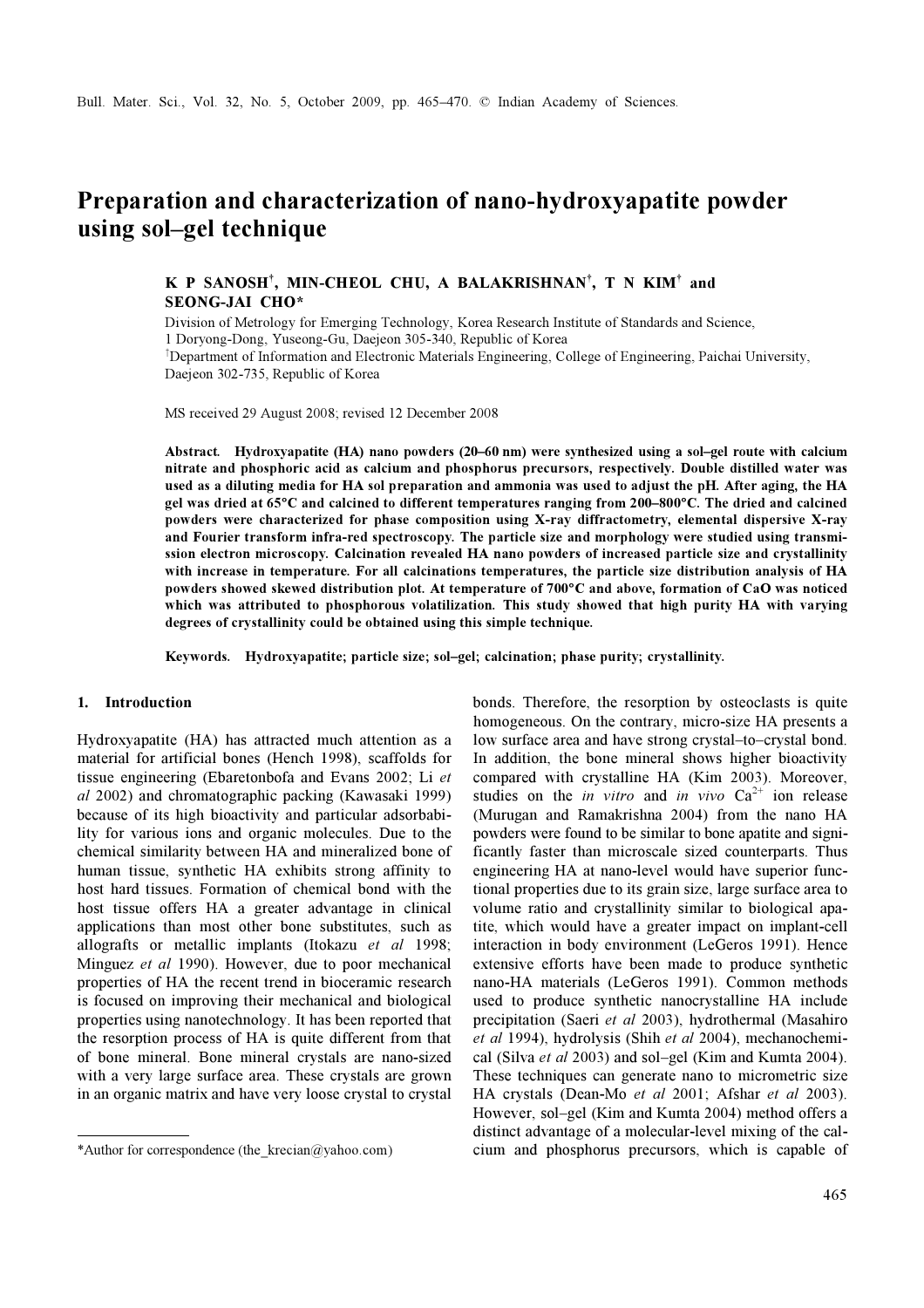improving chemical homogeneity of the resulting HA to a significant extent, in comparison with above conventional techniques. Furthermore, the high reactivity of the sol– gel powders results in the decrease of the calcining and sintering temperatures (Dean et al 2002). In the present work, the synthesis of a nanosize HA powder via sol–gel method was prepared using calcium nitrate tetrahydrate, phosphoric acid  $(H_3PO_4)$  and ammonia as starting precursors. Pure HA nano powders were obtained at 65–600°C.

## 2. Experimental

In the present study, calcium nitrate tetrahydrate  $(Ca(NO<sub>3</sub>)<sub>2</sub>·4H<sub>2</sub>O)$  (CNT) (Junsei chemicals Co., Ltd., S. Korea), phosphoric acid (H<sub>3</sub>PO<sub>4</sub>) (PA) (Samchun Pure Chemicals Co., Ltd, S. Korea) and ammonia  $(NH_3)$  (Daejung Chemicals and Metals Co. Ltd., S. Korea) were used as starting precursors. The schematic presentation of the procedure is given in figure 1. Firstly, 0⋅25 M PA was prepared in double distilled water. To this solution, ammonia was added and stirred till a constant  $pH = 10$ was obtained. 1 M CNT was prepared by completely dissolving it in double distilled water. This CNT solution was slowly added to the above PA–ammonia solution, maintaining a Ca/P ratio of 1⋅67. The solution was kept constant at  $pH = 10$  by further adding small amounts of ammonia. The solution was rigorously stirred for 1 h and kept for ageing for 24 h at room temperature. The gel obtained after aging was dried at 65°C for 24 h in a dry oven. The powders from dried gel were washed repeatedly using double distilled water to remove  $NH<sub>4</sub><sup>+</sup>$  and  $NO<sub>3</sub><sup>-</sup>$ . After washing, the powder was calcined in air at different temperatures ranging from 200–800°C for 30 min using an electrical furnace and employing a heating rate of 10°C/min. Transmission electron microscope (TEM)



Figure 1. Flow chart of hydroxyapatite preparation by the sol–gel route.

(HR-TEM, Model Tecnai–Philips F30, FEI Co., Hillsboro) was used to observe the morphology and the particle size of calcined HA powders. Elemental phase composition of the HA powder was analyzed using energy dispersive X-ray (EDX) (SEM-EDX, ISI-DS130C dual stage SEM, Akashi, Japan). The X-ray diffraction (XRD) pattern of the final HA nanoparticles was obtained with  $CuK\alpha$ radiation ( $\lambda$  = 1⋅5418 Å) on a D8 Advance (Bruker-AXS, Germany) diffractometer and then analysed using Ni-filtered CuKα radiation ( $λ = 0.1542$  nm), in the step scanning mode, with tube voltage of 40 kV and tube current of 50 mA. The XRD patterns were recorded in the  $2\theta$ range of 20–60°, with a step size of 0⋅02° and step duration of  $0.5$  s.

The mean crystallite size  $(D)$  of the particles was calculated from the XRD line-broadening measurement from the Scherrer equation (Azaroff 1968):

$$
D = \frac{0.89\lambda}{\beta \cos \theta},\tag{1}
$$

where  $\lambda$  is the wavelength (CuK $\alpha$ ),  $\beta$  the full width at half-maximum of the HA (211) line and  $\theta$  the diffraction angle.

The fraction of crystalline phase  $(X_c)$  of the HA powders was evaluated by the following equation (Landi et al 2000)

$$
X_{\rm c} = \frac{1 - \nu_{112/300}}{I_{300}},\tag{2}
$$

where  $I_{300}$  is the intensity of (300) diffraction peak and  $V_{112/300}$  the intensity of the hollow between (112) and (300) diffraction peaks of HA.

 The particle size distribution of the powder was obtained using a condensation particle counter (GRIMM Aerosol Technik, Gmbh, Germany (serial no 5400)). The Fourier transform infrared spectroscopy (FT–IR) was done with Nexus 6700 FTIR (Thermo-Nicolet, Inc.) equipped with an attenuated total reflectance (ATR) accessory (Smart Miracle, PIKE Tech.).

### 3. Results and discussion

The reactions involved in the formation of HA during the sol–gel preparation and drying can be expressed as follows

$$
H_3PO_4 + 3NH_4OH \to (NH_4)_3PO_4 + 3H_2O, \tag{i}
$$

$$
6(NH_4)_3PO_4 + 10Ca(NO_3)_2.4H_2O \rightarrow Ca_{10}(PO_4)_6(OH)_2 + 20NH_4NO_3.
$$
 (ii)

The formation of  $20NH<sub>4</sub>NO<sub>3</sub>$  (ammonium nitrate) byproduct was removed by repeated washing with double distilled water.

 Figure 2a shows the XRD pattern of HA from 200– 800°C. The determined amounts of crystallinity and cry-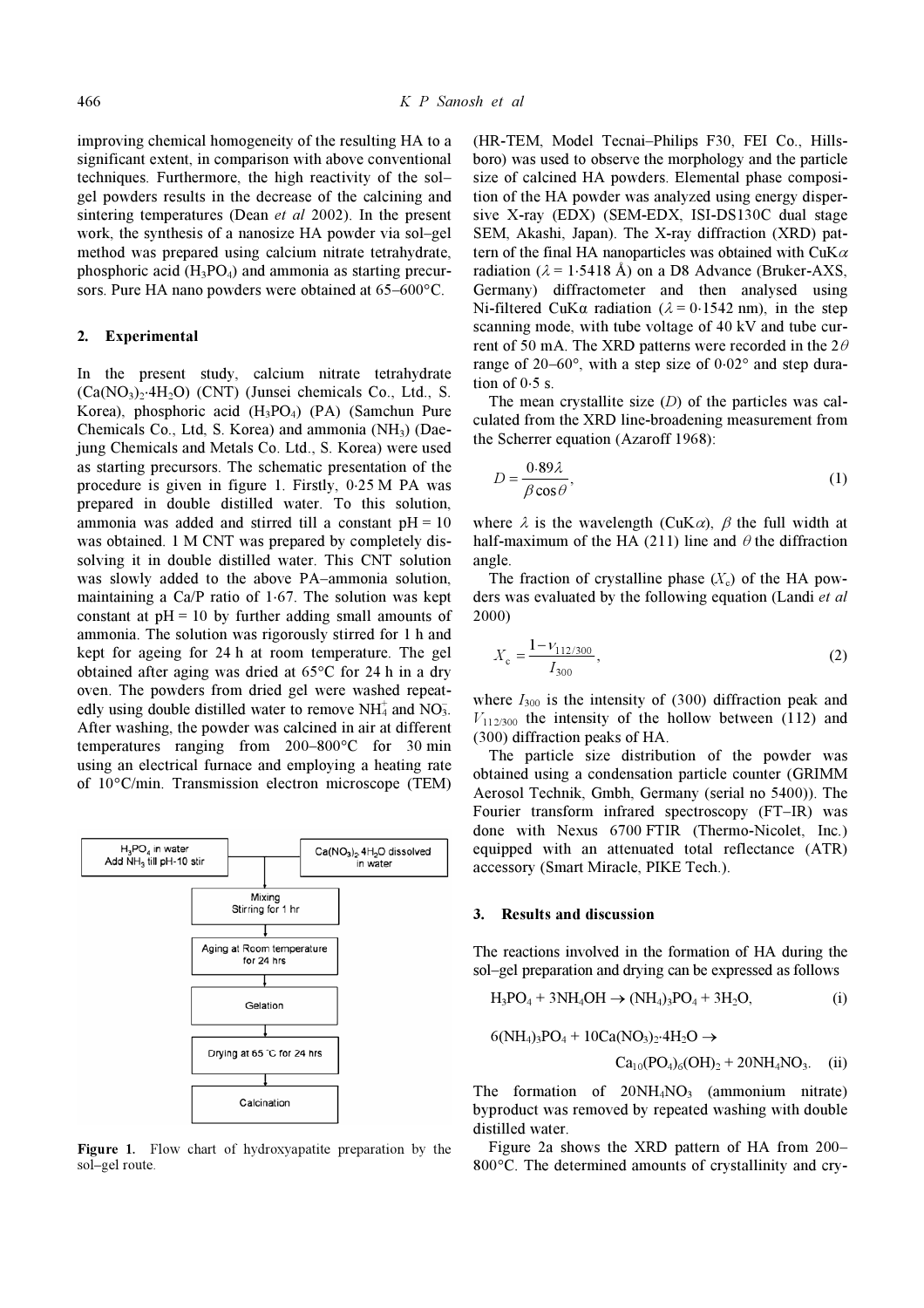

Figure 2. XRD patterns of HA powders (a) calcined at different temperatures and (b) showing presence of minor CaO phase at 700 and 800°C.

| Calcination<br>temperature $(^{\circ}C)$ | Crystallinity $(\% )$ | Crystallite<br>size, $D$ (nm) | $PSD^*$ (nm) |
|------------------------------------------|-----------------------|-------------------------------|--------------|
| 65                                       | $6 \pm 1.1$           | $18 \pm 1.5$                  | 20           |
| 200                                      | $12 \pm 2.5$          | $24 \pm 1.3$                  | 32           |
| 300                                      | $33 \pm 2.2$          | $28 \pm 2.0$                  |              |
| 400                                      | $44 \pm 3.5$          | $31 \pm 1.9$                  | 37           |
| 500                                      | $57 \pm 2.7$          | $28 \pm 2.8$                  |              |
| 600                                      | $64 \pm 3.4$          | $39 \pm 2.2$                  | 45           |
| 700                                      | $78 \pm 4.0$          | $54 \pm 3.1$                  |              |
| 800                                      | $88 \pm 2.5$          | $61 \pm 1.5$                  | 58           |

Table 1. Table showing the crystallinity of HA and comparing the particle size obtained from XRD and PSD at different calcination temperatures.

\*Particle size value obtained from centre of skewed distribution curve in figure 4.



Figure 3. Plot of variation of Ca/P with calcination temperature.

stallite size (determined by Scherrer equation) from XRD of five calcined HA samples for each temperature are given in table 1. It could be observed that the increase in HA crystallinity with the increase in calcination temperature is not linear. Similar phenomenon was observed by Bouyer et al (2000). It was also reported that HA calcined at higher temperatures exhibiting good crystallinity, shows little or no activity towards bioresorption, which is important for the formation of chemical bonding with surrounding hard tissues (Aoki 1994; Currey 2001). Thus the amorphous HA powders that were obtained at lower temperatures in this study are expected to be more metabolically active than the fully developed crystalline hydroxyapatite structure which otherwise is nonsoluble in physiological environment (Kim et al 2000). XRD patterns of the dried HA gel powder calcined at temperatures 600°C and below showed mainly broad peaks of HA and no characteristic peaks of impurities were observed, indicating that the product was of high purity. Heating HA powder at 700°C and above induced a high crystalline HA diffraction peaks together with minor CaO peaks (figure 2b). The volume fraction of CaO  $(V_{\text{CaO}})$  was calculated using the following equation (Balakrishnan et al 2007)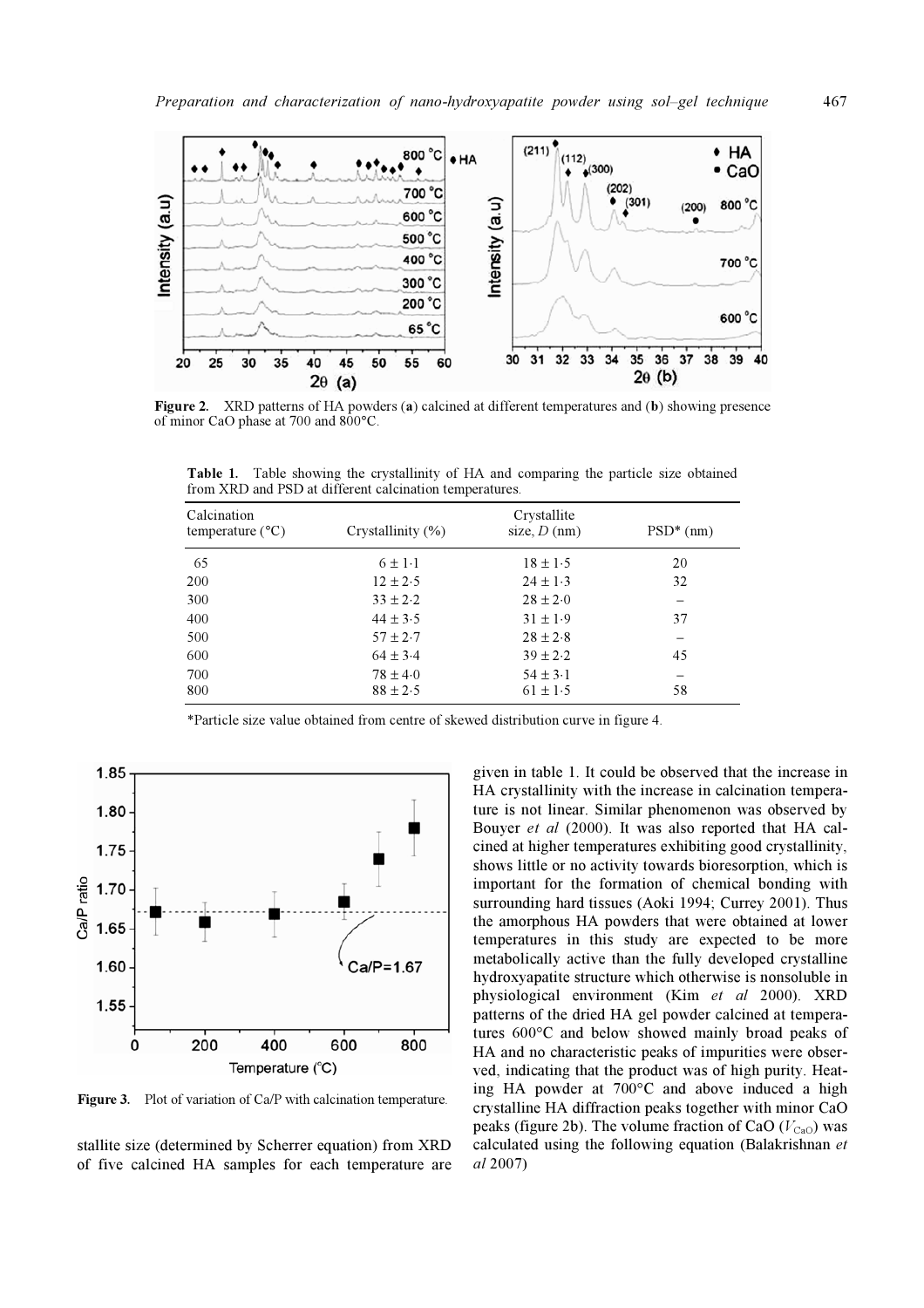

Figure 4. Plot showing the variation in particle size distribution with the change in calcination temperature.

$$
V_{\text{CaO}} = \frac{I_{\text{CaO}_1} + I_{\text{CaO}_2}}{I_{\text{CaO}_1} + I_{\text{CaO}_2} + I_{\text{HA}}},\tag{3}
$$

where  $I_{\text{CaO}_1}$  and  $I_{\text{CaO}_2}$  are the intensities of the two strongest peaks of CaO phase,  $I_{HA}$  the intensity of strongest peak of HA phase. The small amount of CaO at 700 and 800°C was found to be  $\sim 0.5 \pm 0.2$  and  $2 \pm 0.5$ %, respectively. (Note: Because of the very low intensity of CaO peaks,  $I_{\text{CaO}_2} = 0$  was taken).

 The Ca/P stoichiometry of calcined HA at different temperatures (five samples each) (figure 3) was analysed using EDX. Analysing figures 2b and 3, it can be seen that HA powder with a Ca/P ratio near to 1⋅67 i.e. at temperature 600°C and below, showed no CaO contents and that with a Ca/P ratio near to 1⋅75 and above, showed the formation of minor amounts of CaO i.e. for calcined samples at 700 $\degree$ C and above. Other researchers have also reported similar formation of CaO in sol–gel processing of HA (Lopatin et al 1998; Varma et al 1998). Studies by Chai and Ben-Nissan (1999) indicate that phosphoruscontaining precursors have high potential for volatilization above 650°C (Szu et al 1992), hence  $Ca(NO<sub>3</sub>)<sub>2</sub>$ molecules may not get completely incorporated into the complex which is evident by higher Ca/P molar ratio (figures 2b and 3) at 700°C and above.

 The particle size distribution (PSD) plot (figure 4) showed a skewed distribution which centred to larger particle size with the increase in temperature. The PSD value centred for each temperature was found to be in proximity with the (table 1) crystallite size obtained from the Scherrer equation. Figure 5(a and b) shows the TEM image of the HA calcined at 600°C for 30 min with prolate spheroidal phase structure (figure 5b). Certain agglomeration (figure 5a) of HA particles was observed. The nucleation and growth of HA with temperature can be described by nucleation–aggregation–agglomerationgrowth mechanism theory explained earlier (Randolph and Larson 1986; Rodríguez et al 1998). According to this mechanism, HA particle goes through following steps: (a) nucleation and growth to form HA nanocrystallites, (b) aggregation of elemental nanocrystals by molecular attractions (Gomez et al 2001) of different nanometric/colloidal scale forces which cause surface free energy minimization, (c) further crystal growth, at a constant residual supersaturation, acting as cementing agent inside the aggregates to form agglomerate. The increase in particle size with temperature takes place by aggregation of these agglomerated particles to form secondary particle. This has been schematically represented in figure 6.

 FT–IR patterns presented in figure 7 confirm the formation of HA calcined at 600°C. The spectra possessed a very weak band at  $3720 \text{ cm}^{-1}$ , sharp and strong band at  $3572$  cm<sup>-1</sup> and a weak broad band ranging between  $3550$ and 3350 cm<sup>-1</sup>. The 3720 and 3572 cm<sup>-1</sup> bands correspond to OH<sup>-</sup> group, and the broad band at 3550-3350  $cm^{-1}$ , to strongly adsorbed and/or bound  $H_2O$  (Elliot 1994). H<sub>2</sub>O band was also observed at  $1650 \text{ cm}^{-1}$ . A strong band of  $PO_4^{3-}$  group was also seen at 1037 and  $967 \text{ cm}^{-1}$ . The bands obtained for respective phosphate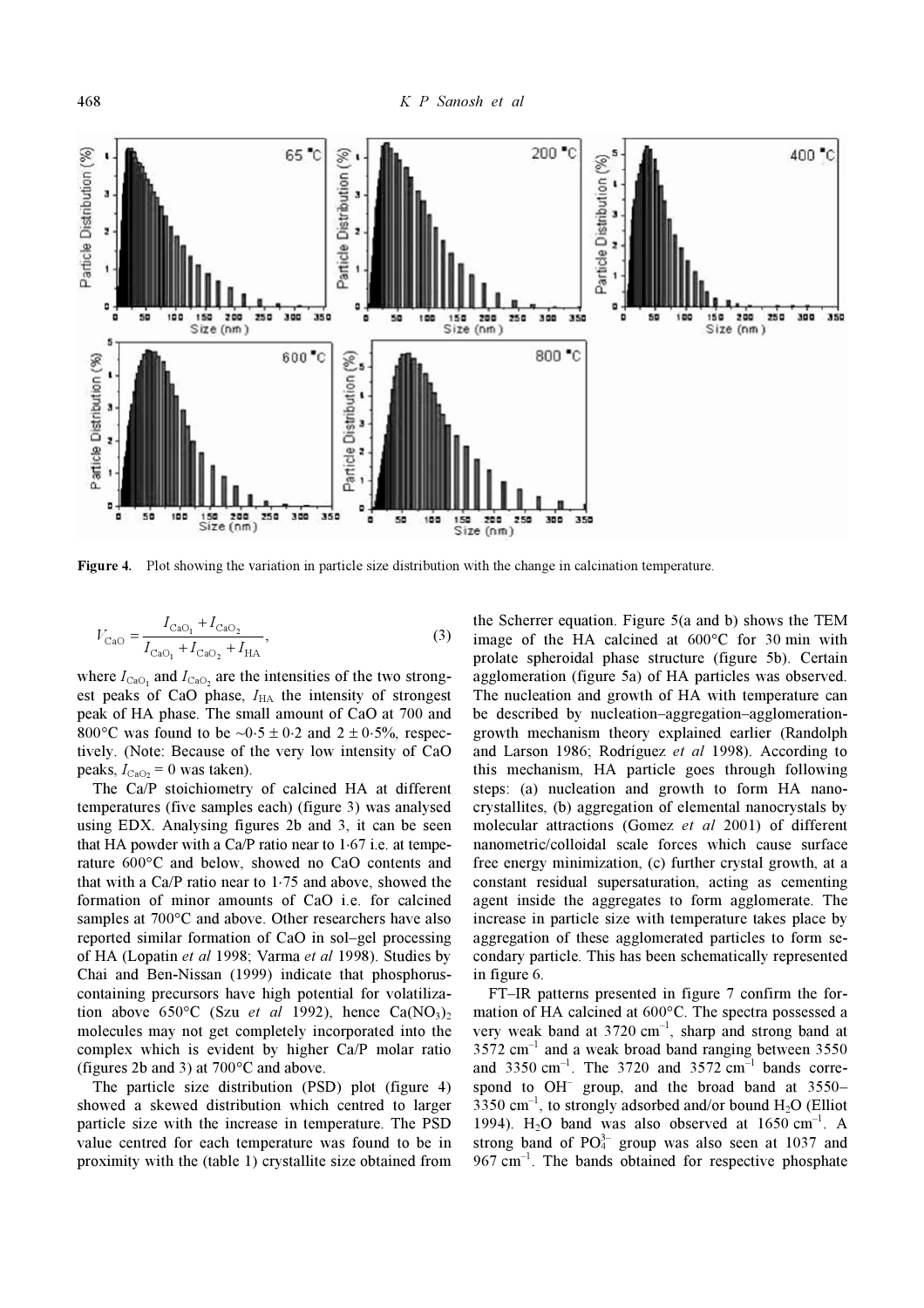

Figure 5. TEM image of calcined HA powders at 600°C showing (a) certain agglomeration and (b) morphology and size.



Figure 6. Schematic representation of nucleation and growth of HA (Randolph and Larson 1986; Rodríguez et al 1998).



Figure 7. FT–IR patterns showing the formation of HA calcined at 600°C.

and hydroxyl groups of pure HA, were in agreement with other published data (Montel et al 1980; Rehman and

Bonfield 1997). A weak band of  $CO<sub>3</sub><sup>2</sup>$  was detected in the region around 1465 and 875 cm<sup>-1</sup>. The band at 875 cm<sup>-1</sup> indicates  $n2$  mode of  $CO<sub>3</sub><sup>2</sup>$  group (Elliott 1994; Emerson and Fischer 1962) and it suggests a minor amount of B-type carbonate substitution i.e. small part of the  $PO<sub>4</sub>$ (B-type) groups in the apatitic structure was replaced by CO3. The characteristic bands from inorganic carbonate ion suggest that carbon gets dissolved in the organics from atmosphere and does not pyrolyze completely and may instead dissolve into the HA crystal. Since carbonates are constituents of bone structures (Rajabi-Zamani et al 2008), the presence of  $CO<sub>3</sub>$  may improve the bioactivity of HA rather than being a cause of concern.

#### 4. Conclusions

In this study, the synthesis of a nanostructured hydroxyapatite powder via sol–gel method is reported using calcium and phosphorous precursors. This process showed that high purity product of nano-HA powders could be